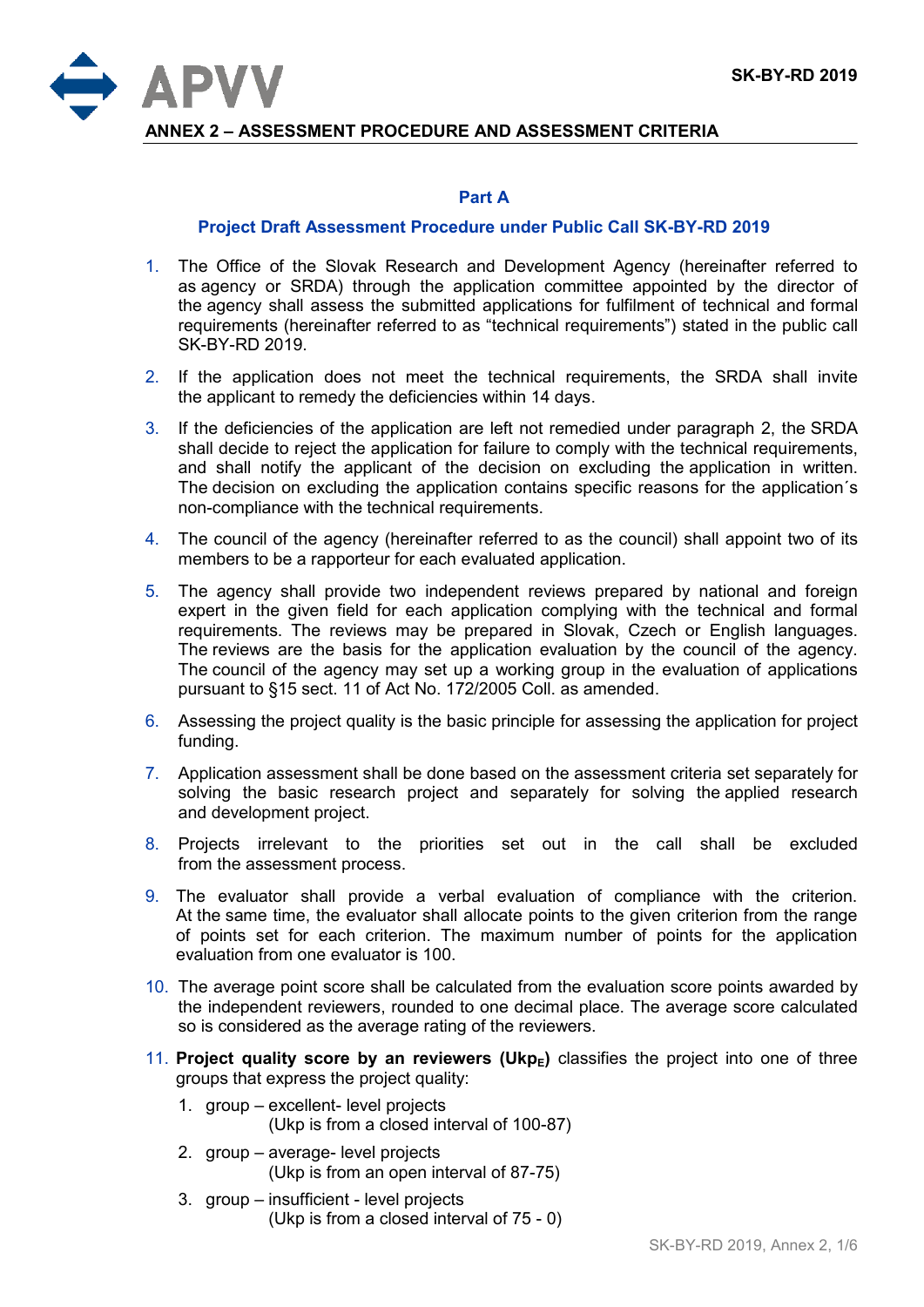- 12. The council of the agency first **evaluates the projects** with their overall rankings in **group 3**. For these projects, The council of the agency shall issue a decision not to provide funds due to the insufficient quality of the project proposal. The council of the agency may, in justified cases, reclassify the project from group 3 to group 2, upon the consent of an absolute majority of the voting members. This fact shall be justified in writing.
- 13. For projects in group 1 or 2, both project rapporteurs shall develop a joint draft of consensus review on the given project, following their mutual discussion. It is structured the same as the evaluations of the reviewers but it includes an aspect of the project budget evaluation and the overall evaluation of the project's positive and negative aspects
- 14. The consensus review specifies the evaluation of the project by the council of the agency, therefore the council gives to each criterion its own verbal evaluation, and at the same time it specifies classification of each criterion in the appropriate category. Reviews of all the evaluators are automatically copied to the consensus review form for each rating criterion as well as the assignment of categories by individual evaluators to make the members of the council of the agency fully informed.
- 15. In a consensus review, the project obtains a consensual quality score, which is calculated by the same algorithm as used for calculation of the project quality score based on the reviewers evaluation.
- 16. A panel discussion is followed by approving a consensus review of each application by the council of the agency for classifying the project into group 1, 2, and eventually group 3 (if resulting so from a consensus review). At the same time, the council shall justify deviations compared to the project evaluators' evaluations, while the council may change the average score by a maximum of  $\pm$  5 points. If the council of the agency changes the average score by more than  $\pm$  5 points, a reasoned and unambiguous justification for that decision must be given.
- 17. The council of the agency shall approve classification of the projects into individual groups according to their consensus quality score, with the consent of an absolute majority of voting members while voting on each project separately.
- 18. The council of the agency shall record all material facts and justifications concerning the decisions on the outcome of the evaluation of each application in written.
- 19. The council of the agency shall approve the list of projects recommended for granting financial support and a list of the projects not recommended for financial support, with the consent of an absolute majority of the voting members.
- 20. Subsequently, a join committee shall carry out an international evaluation.
- 21. The assessment of the joint committee is organised by the Ministry of education, youth and science of SR within the terms agreed with the partner party. Rules for selecting the projects in the International joint committee are as follows:
	- projects not submitted or unrated on both sides will be excluded due to noncompliance with the terms of the call;
	- two-sided highly rated projects at national levels will benefit against the projects that are assessed differently;
	- differences in the project assessment on both sides will be addressed in discussion, taking mutual interest into the account.

The final number of the projects selected by the joint committee to be supported depends on the amount of funding allocated to the call in the both participating countries.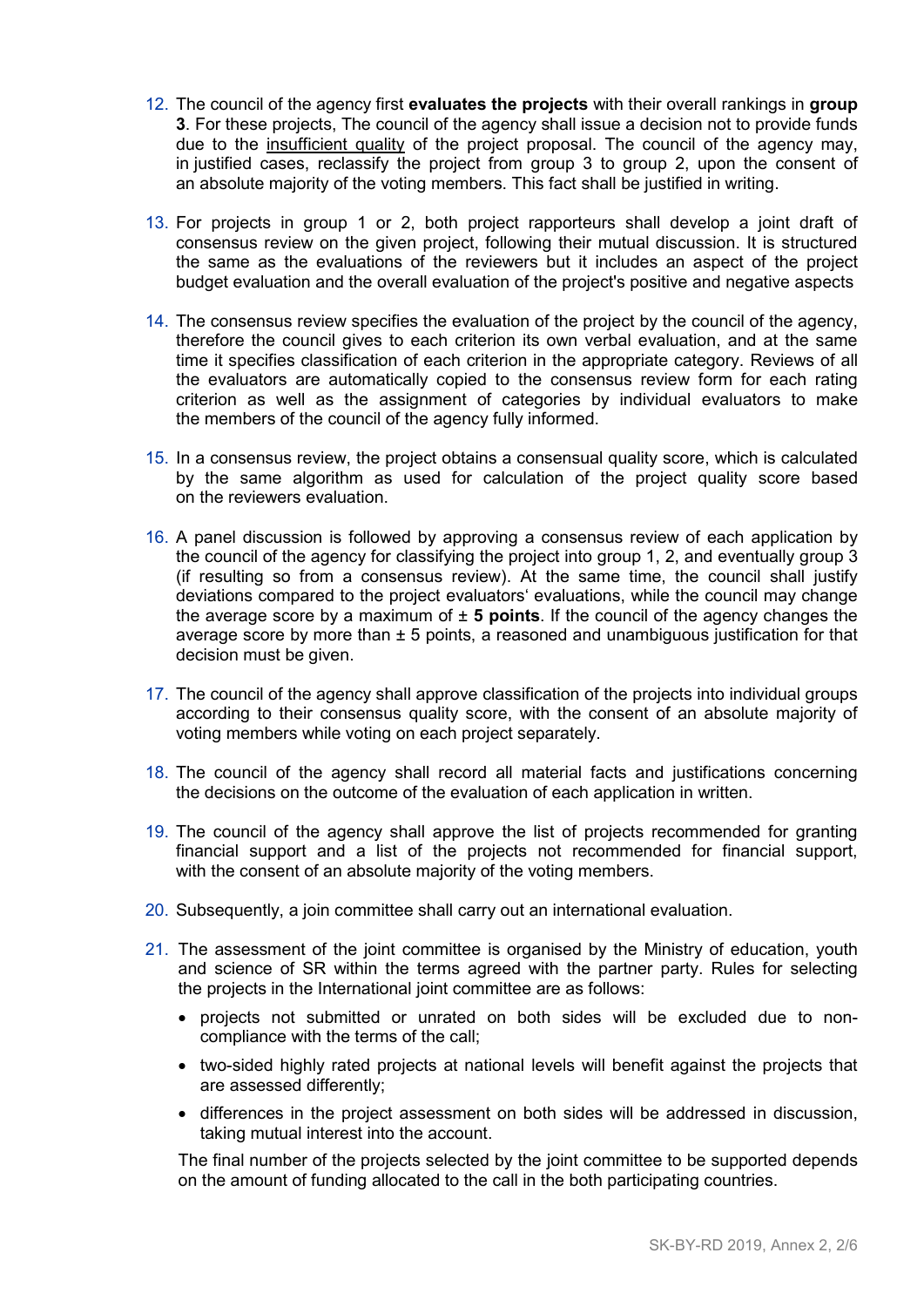22. After completion of the assessment process, i.e. following the evaluation of the joint committee that has agreed a list of the projects recommended for funding, the agency shall notify the applicants of the decision on their applications.

#### **Part B**

## **Basic Project Assessment Criteria**

# **A) APPLICATION RELEVANCY ASSESSMENT AGAINST THE CALL PRIORITIES**

(fully/not at all)

In the case of "not at all" a detailed verbal evaluation is required. In the case of "not at all", the evaluator does not evaluate the application from a professional aspect.

# **B) PROFESSIONAL ASSESSMENT OF THE APPLICATION**

# **1. Timeliness and Science Degree of the Objectives, Scientific Level and Project Quality (0-20 points)**

- Assess the relevance of objectives and the relation to the priorities of the call, the timeliness degree of the problem solved in the given field of science and technics
- Assess the project´s scientific level and the science degree of the project methods
- Evaluate to what extent the project objectives are clearly defined and achievable in practice
- Assess the correctness and relevance of the proposed project methodology and its effectiveness from meeting the declared objectives point of view
- Assess the justness of international bilateral co-operation in solving the research project

# **2. Project Originality and Solution Concept (0-20 points)**

- Evaluate the project originality extent
- Assess the proposed concept of solution, clarity of the scientific hypothesis formulation
- Evaluate significance of preliminary findings, interlinking the proposed solution to own published findings
- Evaluate relevance of the foreign partner´s participation in solving the research project

# **3. Project Structure, Quality of Processing, Logical Follow-Up of the Solution Procedures (0-20 points)**

- Evaluate the level and quality of the content and formal project design, the clarity and the logical follow-up of the procedures and declared objectives
- Assess the clarity, scientific level and adequacy of the methodology used
- Assess the project implementation in terms of timing and scientific objectives
- Assess the project from a financial point of view

# **4. Professional Qualifications of the Slovak Principal Investigator (0-20 points)**

- Evaluate the quality of scientific outputs of the Slovak Principal Investigator
- Evaluate the quality and number of the projects solved led by the Slovak Principal Investigator so far or having cooperated on their management
- Characterise personality of the Slovak Principal Investigator in the given area of fundamental research world-wide, and/or in the European Research Area.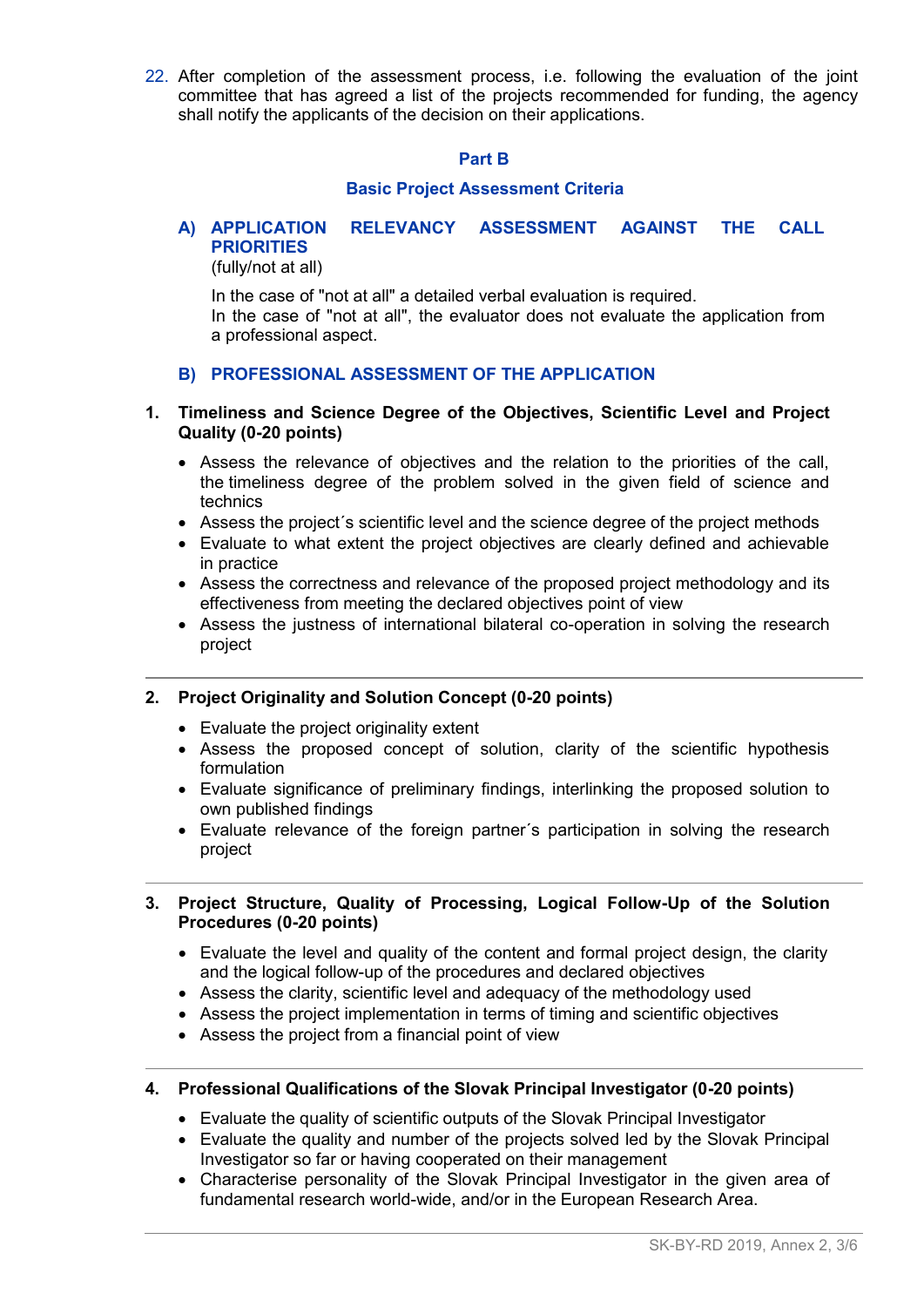# **5. Professional Qualifications of the Slovak Research Team (0-10 points)**

- Assess the competence level of the Slovak research team to solve the submitted project
- Assess the competence degree of the individual members of the Slovak research team to solve the submitted project
- Evaluate ability of the Slovak team members to cooperate, their mutual complementarity and representativeness in the project solution
- Assess the existing infrastructure of the workplace and its quarantee of quality project solution
- Assess the level of young R & D staff involvement in the project solution

# **6. Professional Qualifications of the Partner Organisation's Research Team (0-10 points)**

- Evaluate the quality of scientific outputs of the partner organisation´s Principal Investigator
- Evaluate the competence level of the partner organisation's research team and of the participating research organisations to solve the submitted project
- Assess the existing infrastructure of the workplace (s) of the partner organisation and its (their) guarantee of quality project solution

**In criteria 4 to 6, the reviewers and the Council shall consider time (in the case of women - maternity leave) of active professional life of the Principal Investigator and members of the team.**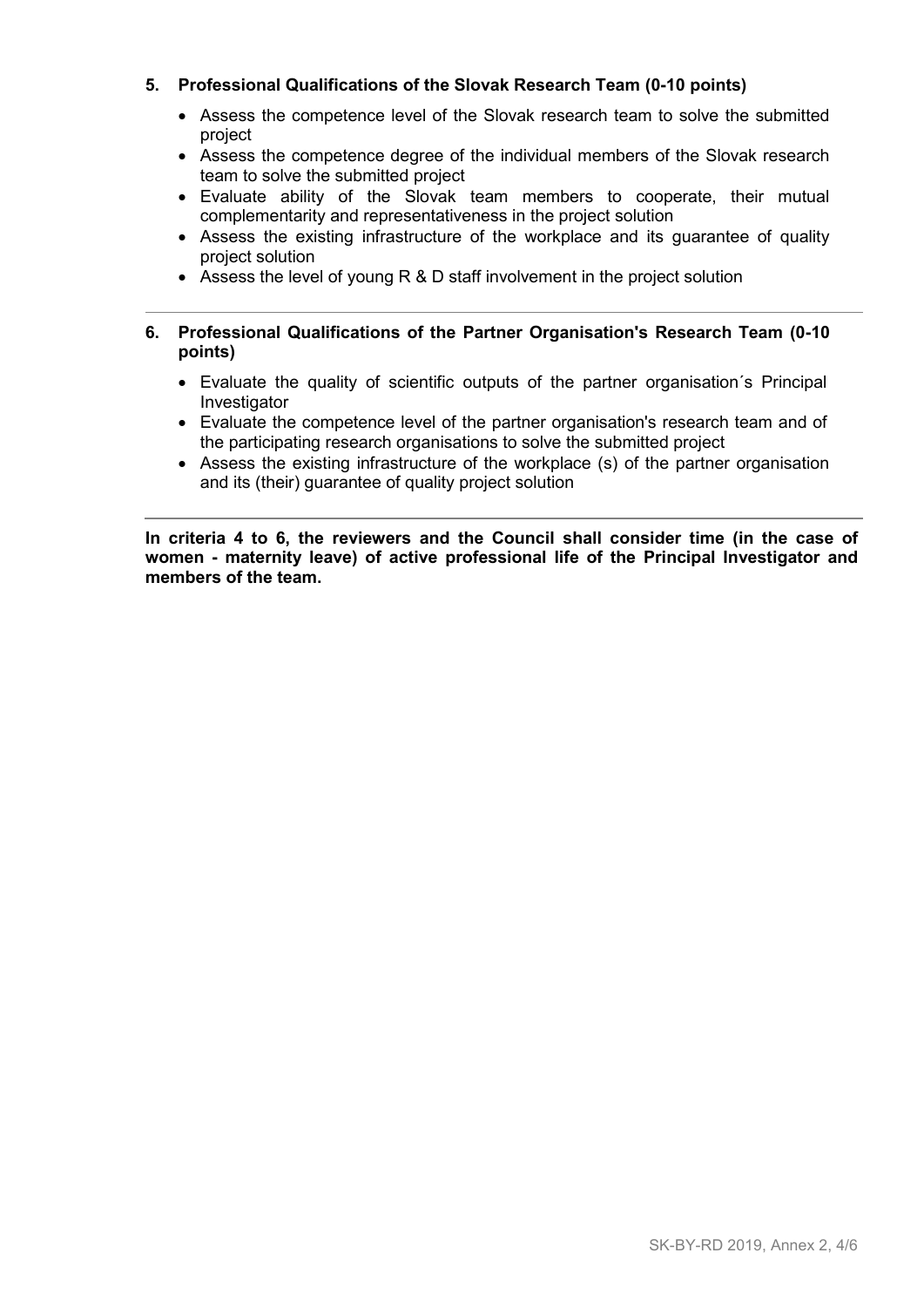#### **Part C**

#### **Applied Research and Development Project Assessment Criteria**

# **A) APPLICATION RELEVANCY ASSESSMENT AGAINST THE CALL PRIORITIES**

(fully/not at all)

If "not at all", a detailed narrative is needed.

If "not at all", the reviewer does not evaluate the Application from a professional point.

# **B) PROFESSIONAL ASSESSMENT OF THE APPLICATION**

## **1. Project Tmeliness and Applicability of Research Results and Solution Procedure (0-20 points)**

- Assess the relevance of objectives and the relation to the priorities of the call, timeliness of the project objectives for the given field of application science and technology
- Assess timeliness of the proposed solution procedures and the application level of the expected results
- Assess to what extent the project objectives are clearly defined and achievable in practice
- Assess the correctness and relevance of the proposed project methodology and the extent of its ability to meet the declared objectives
- Assess the justness of international bilateral co-operation in solving the research project
- **2. Originality and Innovative Nature of the Project, Research and Development Significance of the Project results, and the Usability Rate (0-20 points)**
	- Assess the extent of the project originality
	- Identify the benefits of the project to the development of innovations (new products, improved products, new industrial materials, new technologies, new services, etc.)
	- Assess the way and extent of applicability of the declared project results for the Applicant/user in SR and abroad
	- Define the rate of economic and social benefits of international bilateral co-operation for SR (increasing the share of added value, saving resources, employment effects, domestic raw materials using, improving human resources, protecting the environment)
	- Assess the what extent the international bilateral cooperation contributes to the expected benefits

# **3. Project Structure, Quality of Processing, Logical Follow-Up of the Solution Procedures (0-20 points)**

- Evaluate the level and quality of the project processing, comprehensiveness and the logical follow-up of the procedures and the declared objectives
- Assess the clarity and application-research level of the project methods
- Assess whether the proposed solution process and its logical context ensure the achievement of declared objectives and application outputs
- Assess the project from a financial point of view